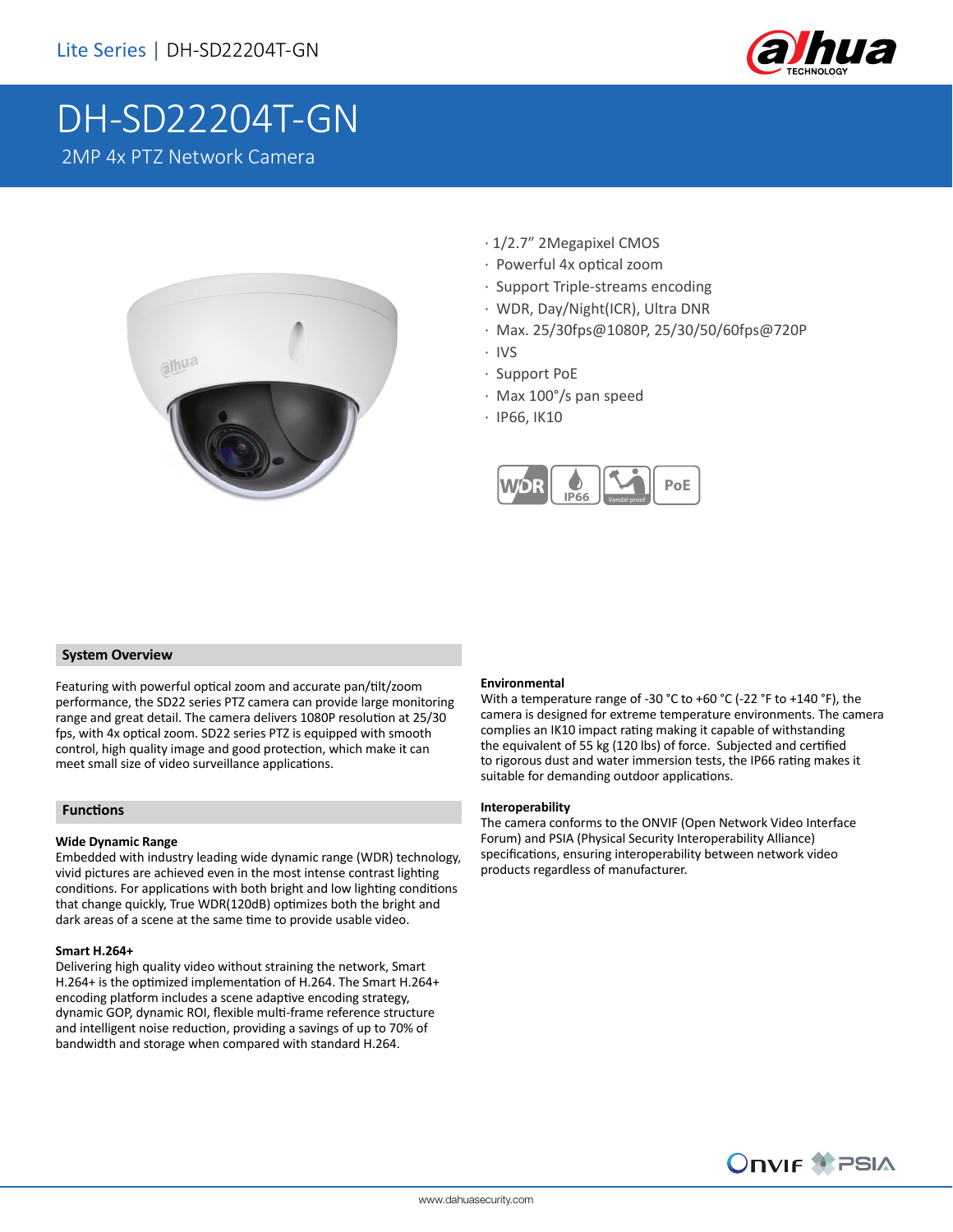# Lite Series | DH-SD22204T-GN

## **Technical Specification**

| Image Sensor                    | 1/2.7" CMOS                             |  |
|---------------------------------|-----------------------------------------|--|
| <b>Effective Pixels</b>         | 1920(H) x 1080(V), 2 Megapixels         |  |
| RAM/ROM                         | 256M/128M                               |  |
| <b>Electronic Shutter Speed</b> | 1/1s~1/300,000s                         |  |
| <b>Scanning System</b>          | Progressive                             |  |
| Minimum Illumination            | Color: 0.05Lux@F1.6; B/W: 0.005Lux@F1.6 |  |
| S/N Ratio                       | More than 50dB                          |  |
| <b>IR Distance</b>              | N/A                                     |  |
| IR On/Off Control               | N/A                                     |  |
| <b>IR LEDS</b>                  | N/A                                     |  |
| Lens                            |                                         |  |
| Focal Length                    | $2.7$ mm $^{\sim}$ 11mm                 |  |
| Max. Aperture                   | $F1.6 \approx F2.8$                     |  |
| Angle of View                   | H: $112.5^{\circ}$ ~ 30°                |  |
| Optical Zoom                    | 4x                                      |  |
| <b>Focus Control</b>            | Auto/Manual                             |  |
| Close Focus Distance            | 100mm~1000mm                            |  |

DORI Distance

\*Note: The DORI distance is a "general proximity" of distance which makes it easy to pinpoint the right camera for your needs. The DORI distance is calculated based on sensor specification and lab test result according to EN 62676-4 which defines the criteria for Detect, Observe, Recognize and Identify respectively.

| <b>Detect</b>               | Observe    |                                                                                        | Recognize                               | Identify  |
|-----------------------------|------------|----------------------------------------------------------------------------------------|-----------------------------------------|-----------|
| 120m(394ft)                 | 48m(157ft) |                                                                                        | 24m(79ft)                               | 12m(39ft) |
| <b>PTZ</b>                  |            |                                                                                        |                                         |           |
| Pan/Tilt Range              |            | Pan: 0° ~ 355°; Tilt: 0° ~ 90°                                                         |                                         |           |
| <b>Manual Control Speed</b> |            | Pan: 0.1° ~100° /s; Tilt: 0.1° ~60° /s                                                 |                                         |           |
| <b>Preset Speed</b>         |            |                                                                                        | Pan: 100° /s; Tilt: 60° /s              |           |
| Presets                     |            | 300                                                                                    |                                         |           |
| PTZ Mode                    |            |                                                                                        | 5 Pattern, 8 Tour, Auto Pan , Auto Scan |           |
| Speed Setup                 |            | Human-oriented focal Length/ speed adaptation                                          |                                         |           |
| Power up Action             |            | Auto restore to previous PTZ and lens status after<br>power failure                    |                                         |           |
| <b>Idle Motion</b>          |            | Activate Preset/ Scan/ Tour/ Pattern if there is no<br>command in the specified period |                                         |           |
| Protocol                    |            | DH-SD                                                                                  |                                         |           |
| Intelligence                |            |                                                                                        |                                         |           |
| <b>Auto Tracking</b>        |            | N/A                                                                                    |                                         |           |
| <b>IVS</b>                  |            | Tripwire, Intrusion, Abandoned/Missing, Face<br>Detection                              |                                         |           |

| Video                                          |             |                                                                                                                                                       |  |
|------------------------------------------------|-------------|-------------------------------------------------------------------------------------------------------------------------------------------------------|--|
| Compression                                    |             | H.264+/H.264 / MJPEG                                                                                                                                  |  |
| <b>Streaming Capability</b>                    |             | 3 Streams                                                                                                                                             |  |
| Resolution                                     |             | 1080P(1920×1080)/720P(1280×720)/<br>D1(704×576/704×480)/CIF(352×288/352×240)                                                                          |  |
| <b>Frame Rate</b>                              | Main stream | 1080P/D1 (1~25/30fps), 720P(1~50/60fps)                                                                                                               |  |
|                                                | Sub stream1 | D1/CIF(1 $\approx$ 25/30fps)                                                                                                                          |  |
|                                                | Sub stream2 | 720P/D1/ CIF (1 ~ 25/30fps)                                                                                                                           |  |
| <b>Bit Rate Control</b>                        |             | CBR/VBR                                                                                                                                               |  |
| <b>Bit Rate</b>                                |             | H.264+/H.264: 448K ~ 8192Kbps, MJPEG: 5120K ~<br>10240Kbps                                                                                            |  |
| Day/Night                                      |             | Auto(ICR) / Color / B/W                                                                                                                               |  |
| <b>Backlight Compensation</b>                  |             | BLC / HLC / WDR (120dB)                                                                                                                               |  |
| <b>White Balance</b>                           |             | Auto, ATW, Indoor, Outdoor, Manual                                                                                                                    |  |
| <b>Gain Control</b>                            |             | Auto / Manual                                                                                                                                         |  |
| Noise Reduction                                |             | Ultra DNR (2D/3D)                                                                                                                                     |  |
| <b>Motion Detetion</b>                         |             | Support                                                                                                                                               |  |
| Region of Interest                             |             | Support                                                                                                                                               |  |
| <b>Electronic Image</b><br>Stabilization (EIS) |             | N/A                                                                                                                                                   |  |
| Defog                                          |             | Support                                                                                                                                               |  |
| Digital Zoom                                   |             | 16x                                                                                                                                                   |  |
| Flip                                           |             | $180^\circ$                                                                                                                                           |  |
| Privacy Masking                                |             | Up to 24 areas                                                                                                                                        |  |
| Network                                        |             |                                                                                                                                                       |  |
| Ethernet                                       |             | RJ-45 (10/100Base-T)                                                                                                                                  |  |
| Wi-Fi                                          |             | N/A                                                                                                                                                   |  |
| Protocol                                       |             | IPv4/IPv6,HTTP,HTTPS,SSL,TCP/IP, UDP,UPnP,<br>ICMP, IGMP, SNMP, RTSP, RTP, SMTP, NTP, DHCP,<br>DNS, PPPOE, DDNS, FTP, IP Filter, QoS, Bonjour, 802.1x |  |
| Interoperability                               |             | ONVIF, PSIA, CGI                                                                                                                                      |  |
| <b>Streaming Method</b>                        |             | Unicast / Multicast                                                                                                                                   |  |
| Max. User Access                               |             | 20 users                                                                                                                                              |  |
| <b>Edge Storage</b>                            |             | NAS (Network Attached Storage), Local PC for<br>instant recording, Micro SD card 128GB                                                                |  |
| <b>Web Viewer</b>                              |             | IE, Chrome, Firefox, Safari                                                                                                                           |  |
| Management Software                            |             | Smart PSS, DSS                                                                                                                                        |  |
| <b>Smart Phone</b>                             |             | IOS, Android                                                                                                                                          |  |
| Certifications                                 |             |                                                                                                                                                       |  |
| Certifications                                 |             | CE: EN55032/EN55024/EN50130-4<br>FCC: Part15 subpartB, ANSI C63.4-2014<br>UL: UL60950-1+CAN/CSA C22.2, No.60950-1                                     |  |